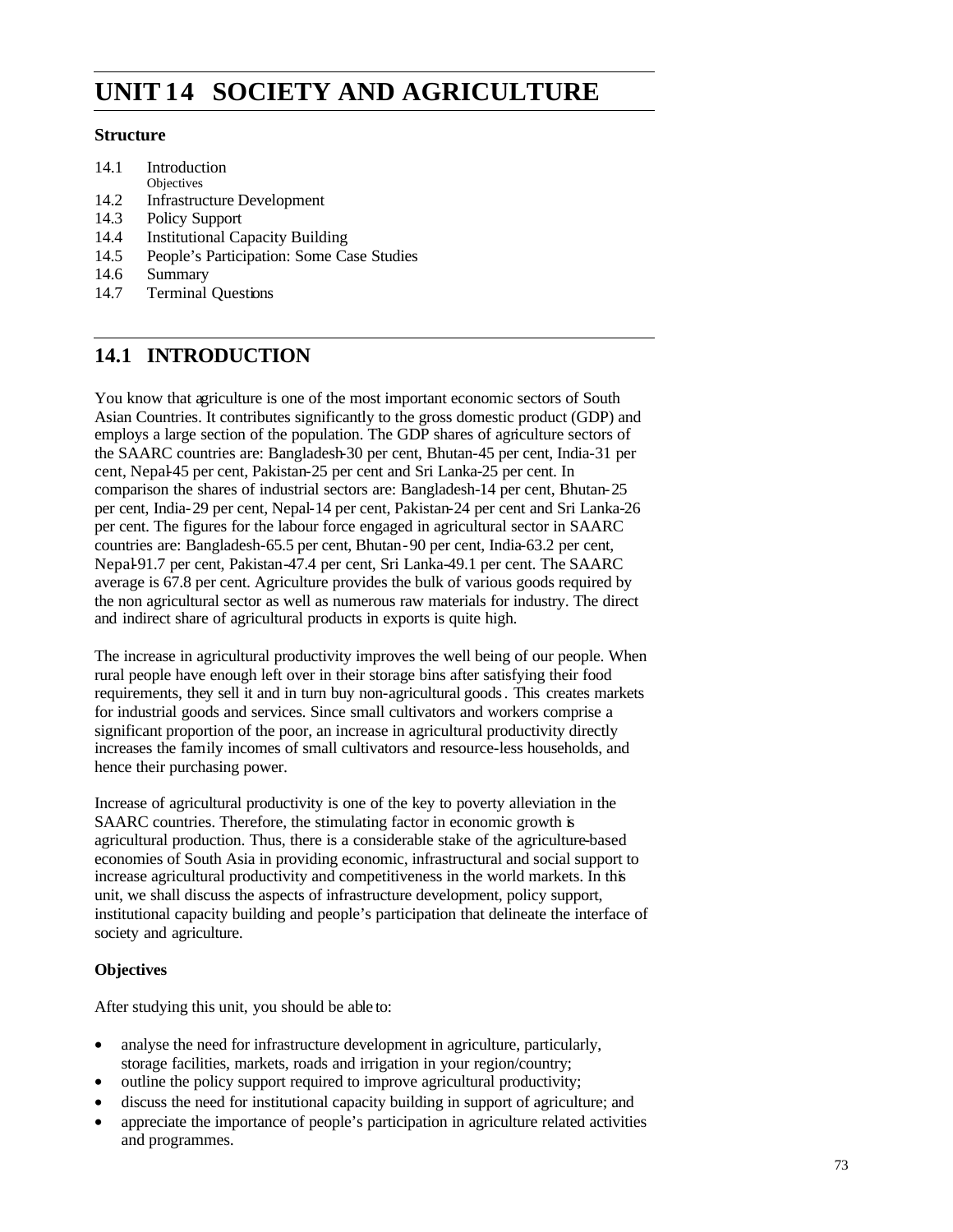## **friendly Agriculture 14.2 INFRASTRUCTURE DEVELOPMENT**

Rural areas in the countries of South Asia and South-east Asia have serious inadequacies in physical infrastructure which limit their prospects of rapid growth in agriculture. An equally, if not more seriously limiting factor for socio-economic growth in rural areas is the low level of human resources development. Factors such as low literacy levels (much worse in the case of women), high levels of morbidity, and shortage of skills demanded by a competitive, globalizing economy pose serious hurdles for sustaining levels of growth necessary for eradicating poverty. Unfortunately investments in developing infrastructure and human resources in rural areas have been neglected as compared to the urban areas.

More than half of rural households in these countries do not have access to electricity even though a large number of villages are reported to be electrified. The power supply is erratic and unreliable. Most villages in dry land regions and in inaccessible mountainous regions face shortage of good quality agricultural inputs. Implements and facilities for post harvest operations like threshing, winnowing and storage and transportation are lacking resulting in high on-farm wastages. For agricultural perishables like fruits and vegetables, there is lack of cold chain due to which distress sale and spoilage is quite common in agriculturally under-developed areas. The facilities for marketing them are meagre.

Unrealistic pricing policy and inefficient management of movement, storage and distribution system creates problems for farmers as well as consumers. Weekly *haats* in rural areas are the mainstay of rural poor for marketing produce and purchasing their daily necessities. The first and foremost aid to agricultural development is "information". Due to lack of information on prices and markets, farmers in agriculturally backward areas suffer from exploitation by middlemen and local traders. Sound information infrastructure is thus essential for agricultural marketing research, education and extension.

We now present an overview of the issues involved in the development of infrastructure in the agricultural sector viz. rural transport and irrigation facilities, storage facilities, marketing etc.

### **Transport in Rural Areas**

There is a wide disparity in connectivity among various regions of the South Asian countries. Countless villages in these countries still rely on tracks that are unsuitable for motorized traffic particularly during the rainy season. Much of the rural road network is under-developed, of low standard and poor quality, structurally weak, poorly maintained, and extremely deteriorated. The lack of roads means that an estimated 20-30 percent of the agricultural, horticultural and forest produce gets wasted because of inability to transport the produce to marketing and processing centres.

A good infrastructure of rural roads and means of transport is required for transporting agriculture produce and for rural industrialization. It is vital for improving the quality of life and socio-economic transformation of the majority of people in the rural areas. It is important to have rural areas linked with markets through all weather roads with motorized transport. Improvement in rural transport leads to substantial reduction in freight charges, increase in household incomes, more employment opportunities, and expansion of cultivated land.

**Keeping in view the socio-economic benefits accruing from providing road connectivity to the villages, there is a need to impart greater thrust to provide road connectivity and means of transport to rural areas.**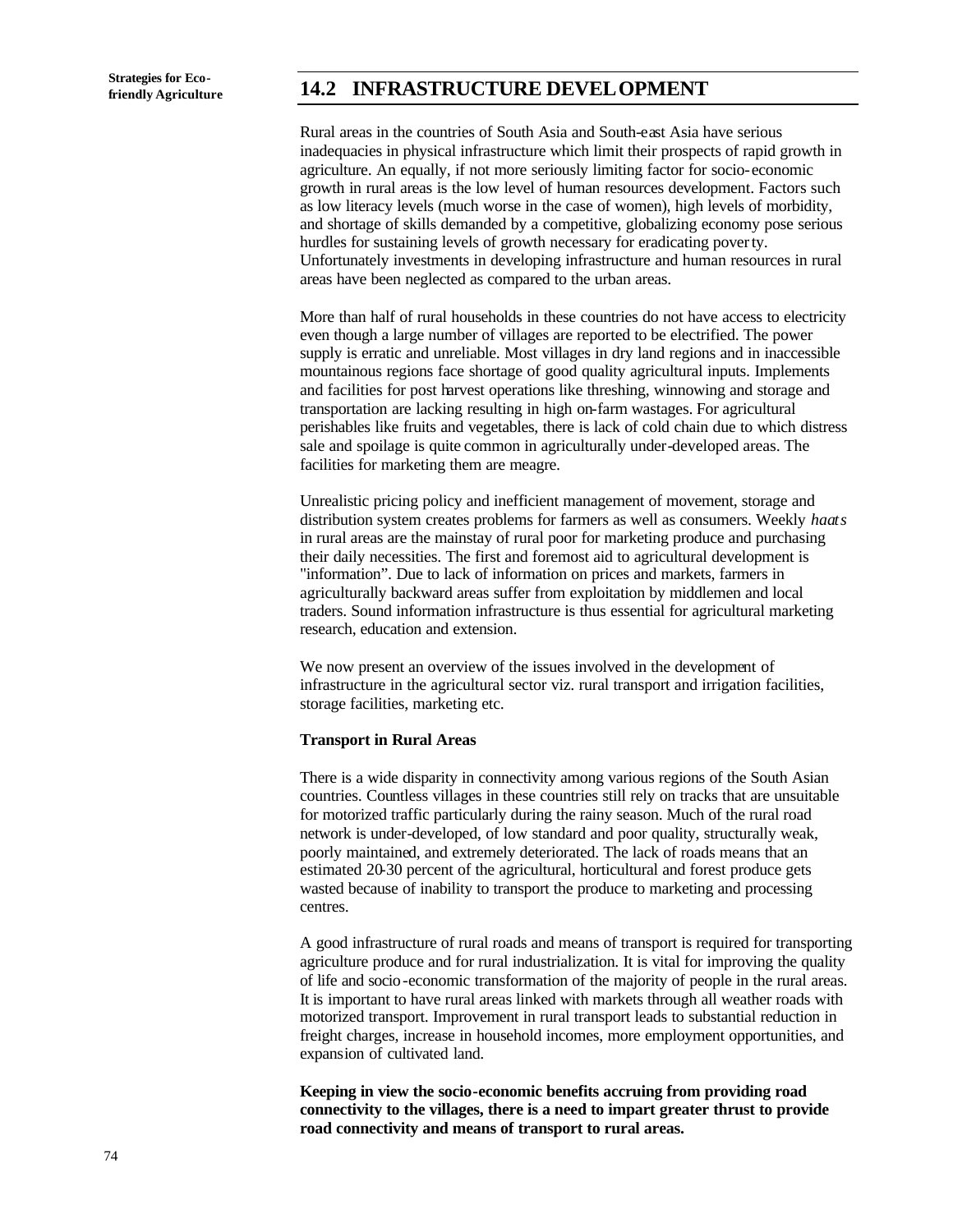The key issues in the sector include: inadequate funds, outdated planning, **Society and Agriculture** programming and budgeting, outdated design and construction standards, poor construction quality, gross neglect of maintenance, lack of inter-agency coordination, limited implementation capacity, and lack of accountability. In view of these problems and constraints, it is necessary to prepare rural master plans and develop national policies for rural roads and transport.

### **Irrigation**

Most of the agriculture in South Asian countries is monsoon dependent. The dependence on seasonal variations in rainfall leads to bumper harvests in some seasons and crop failures due to drought in others. The importance of irrigation cannot be overemphasized. The overall strategy so far has been to concentrate public investments in surface systems, such as large dams, canals, and other large-scale works requiring huge outlays of capital over a period of years, and in deep-well projects that also involve large capital outlays. Ecological and socio-economic implications of large irrigation projects are being studied and compared with sustainable localized efforts on water harvesting and conservation, which are being encouraged and supported. You have read about these issues in much more detail in Unit 7.

Many areas rec eiving water through irrigation are poorly managed or inadequately designed; the result often is too much water and water-logged salt affected fields incapable of production as very little efforts are made to integrate drainage with irrigation projects. To alleviate this problem, more emphasis is being placed on using sustainable methods of irrigation. Use of sprinkler irrigation over flood irrigation is being encouraged. But we still have a long way to reach the stage when agriculture will be free from the dependence on monsoon.



**Fig. 14.1: Electricity, transport, irrigation and markets are some of the major areas that need to be strengthened in rural areas**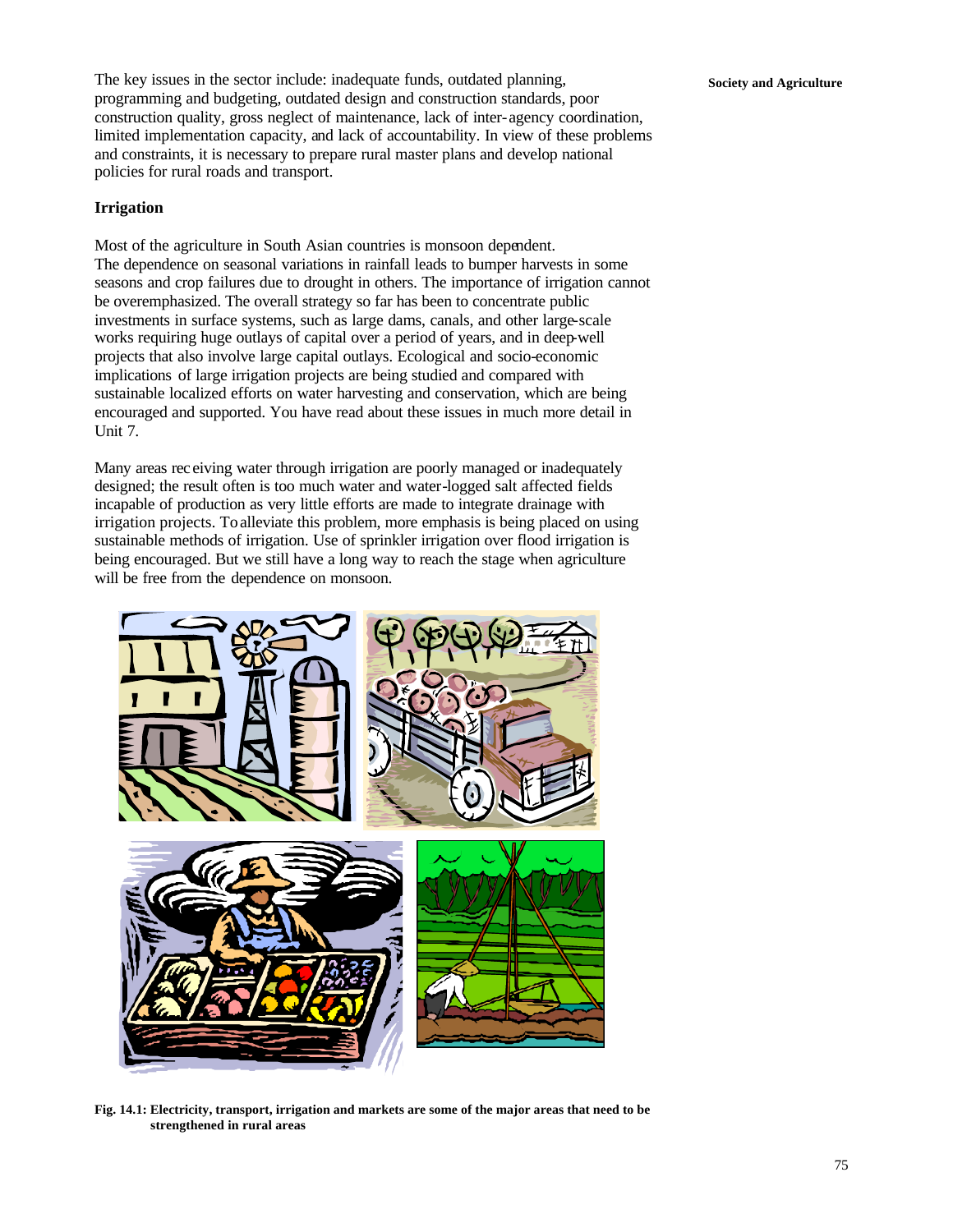#### **Marketing and Storage**

The agricultural marketing system operates primarily according to the forces of supply and demand in the private sector. Government intervention is limited to protecting the interests of producers and consumers and promoting organized marketing of agricultural commodities. For example, in India there are regulated markets to which the central government provides assistance in the establishment of infrastructure and in setting up rural warehouses. A network of cooperatives at the local, state, and national levels assist in agricultural marketing. **There is a crying need for technical improvement, financial management, raw materials development, and inventory control in processing and marketing of agricultural produce.** 

Warehouses and other storage facilities for storing agricultural produce and farm supplies have played an increasing role in price control programs and in distributing farm commodities and farm supplies. Since the public warehouse issues a receipt to the owners of stored goods on which loans can be raised, warehouses are also becoming important in agricultural finance. The growth of the warehousing system has resulted in a decline in weather damage to produce and in loss to rodents and other pests.

Most agricultural produce in these countries is sold by farmers in the private sector to money lenders (to whom the farmer may be indebted) or to village traders. Produce is sold in various ways. It might be sold at a weekly village market in the farmer's own village or in a neighbouring village. If these outlets are not available, then produce might be sold at irregularly held markets in a nearby village town. Farmers also can sell to traders who come to the work site. Where the farmers have access to telecommunication facilities such as STD telephones and INTERNET, they have been found to make good use of these to price and sell their produce. Establishment of cold chain, low cost pre-cooling facilities near farms, cold stores and grading, sorting, packing facilities to reduce wastage, and improve the quality and shelf life of products are very much required.

**To sum up, to meet the transitory and emergency food requirements of the developing countries, increased attention is required to develop storage facilities and adequate transport infrastructure and strengthen existing collective food reserves as well as development of agro -processing facilities to meet emergencies. Implementation of long term integrated programmes for disaster mitigation and strengthening the basic elements of disaster preparedness must be given priority in disaster prone areas. The acute problem of arsenic contamination needs to be addressed collectively.**

You may like to consolidate these ideas before studying further. Attempt the following SAQ.

### **SAQ 1**

Outline the major infrastructural needs for improving agricultural produc tivity in your area.

## **14.3 POLICY SUPPORT**

The well-being of the people of any country depends in a significant way on the adequate and sustained production and distribution of food. The problem of low agricultural productivity and lack of access to food continues to persist in South Asia. Nearly 37 percent of the world's malnourished are in South Asia. A major concern of these countries is to ensure adequate food for all at reasonable prices at all times with special provision for the chronically undernourished, underprivileged and other vulnerable groups of the society,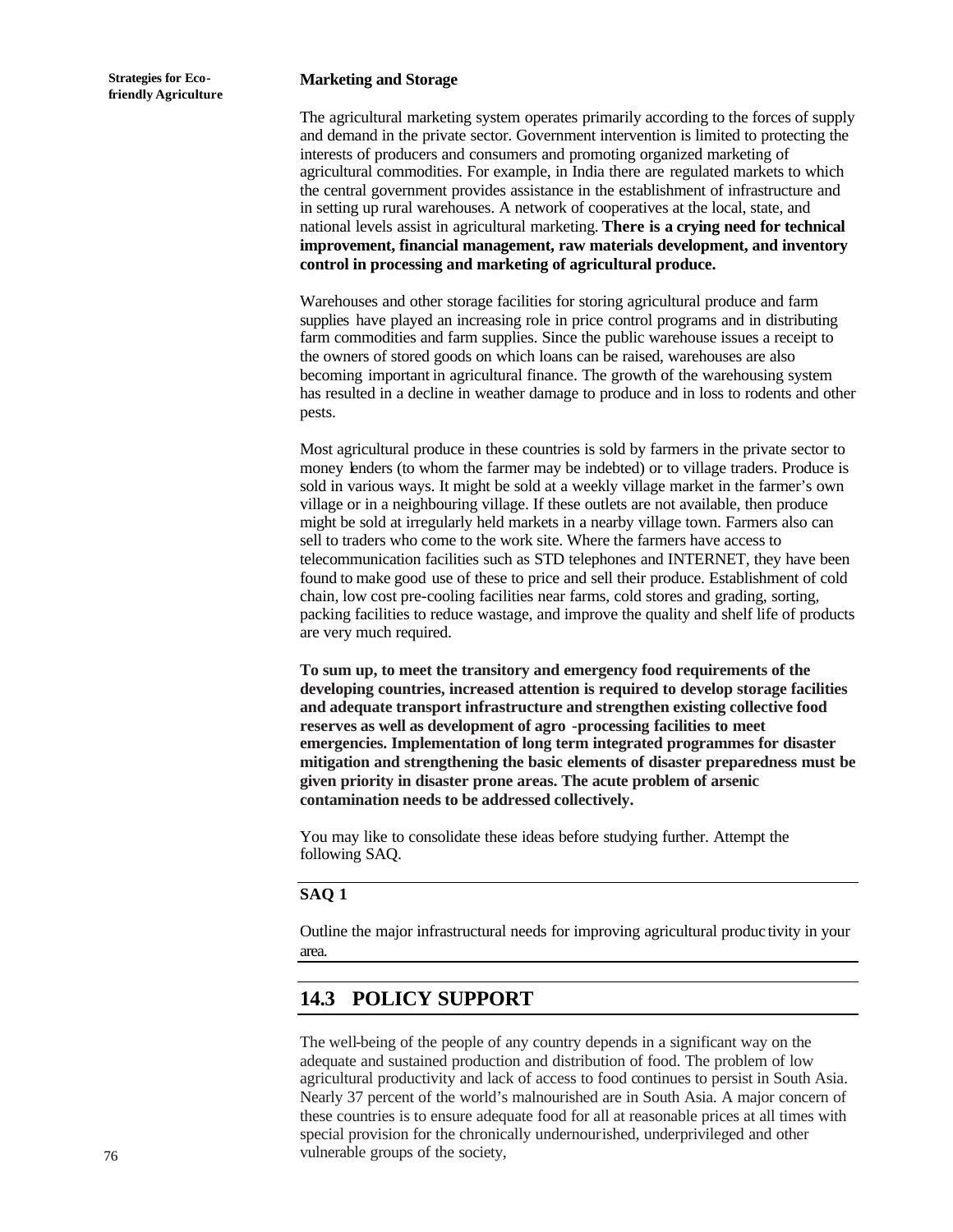Greater investment in agriculture and rural development is necessary to move towards **Society and Agriculture** the desired goal of attaining food security for all. It is a well known position of the governments of South Asian countries that **public policies and programmes must ensure access to land, credit, water, agricultural inputs, technology, information, employment and markets for the rural poor and the small farmers**.

The Governments of the SAARC nations need to undertake sustained measures to extend micro-credit and cooperative programmes with focus on farmers and the disadvantaged groups of the society. Due emphasis has to be laid on the promotion of indigenous skills, small scale and cottage industries to address rural poverty, as well as cooperation in agricultural research and extension. The adoption of improved agricultural technologies and farming practices can have a direct impact on household food security provided they are suitable to the poorest farmers, generate net income growth and address the needs of the community.

**Policies of decentralisation and building up of grassroots level institutions** can sustain efforts of food security programmes. The effective implementation of programmes for social mobilisation and decentralisation and for strengthening institution building is a very important issue along with good governance, rule of law, transparency and accountability.

SAARC countries should harmonise individual efforts and forge a common action plan to combat mal-nourishment, under-nourishment, rural and urban hunger through **appropriate policies that promote sustainable agriculture and food production with ecological conservation.**

Trade in food within and between countries is also important for world food security. While South Asian countries should welcome globalisation, they need to move with caution and protect the vulnerable groups from the adverse impacts of liberalisation of food markets.

Among the least developed South Asian countries there must now be effective cooperation on social and economic policies. No single country can act effectively and alone. Going beyond this, there must be coordination in national social policies, agricultural policies, measures to meet environmental needs and the other substantive programmes of these poor countries in the new millennium.

Subsidies should be targeted to benefit the poor and marginal farmers who grow food for the domestic market. International community should strive to ensure removal of subsidies on export-oriented agricultural crop production to prevent dumping of agricultural products.

Effective partnership of governments, international bodies, NGOs, civil-society and private sectors can ensure synergies in resources and actions to address poverty and food security. Donor countries, international financial institutions, as well as UN Specialized Agencies, including FAO, should support, facilitate and encourage transfer to and access by developing countries of new farming technologies through preferential terms and concessions. NGOs and civil society organisations in South Asia are playing an important role in social mobilisation and advocacy for agricultural and rural development, empowerment of women and the marginalised groups. They are also partners in implementing social development programmes. NGOs should complement government efforts to reverse the declining trend in the flow of resources to the food and agricultural sector.

To increase crop yields in South Asian Countries, the governments have devised specific policies and programme to provide agricultural inputs, such as seeds, fertilizers, power and irrigation water at subsidized prices and have made public investments in agricultural research, and extension. The governments also formulate national agricultural policies of price support, procurement, subsidies, investments,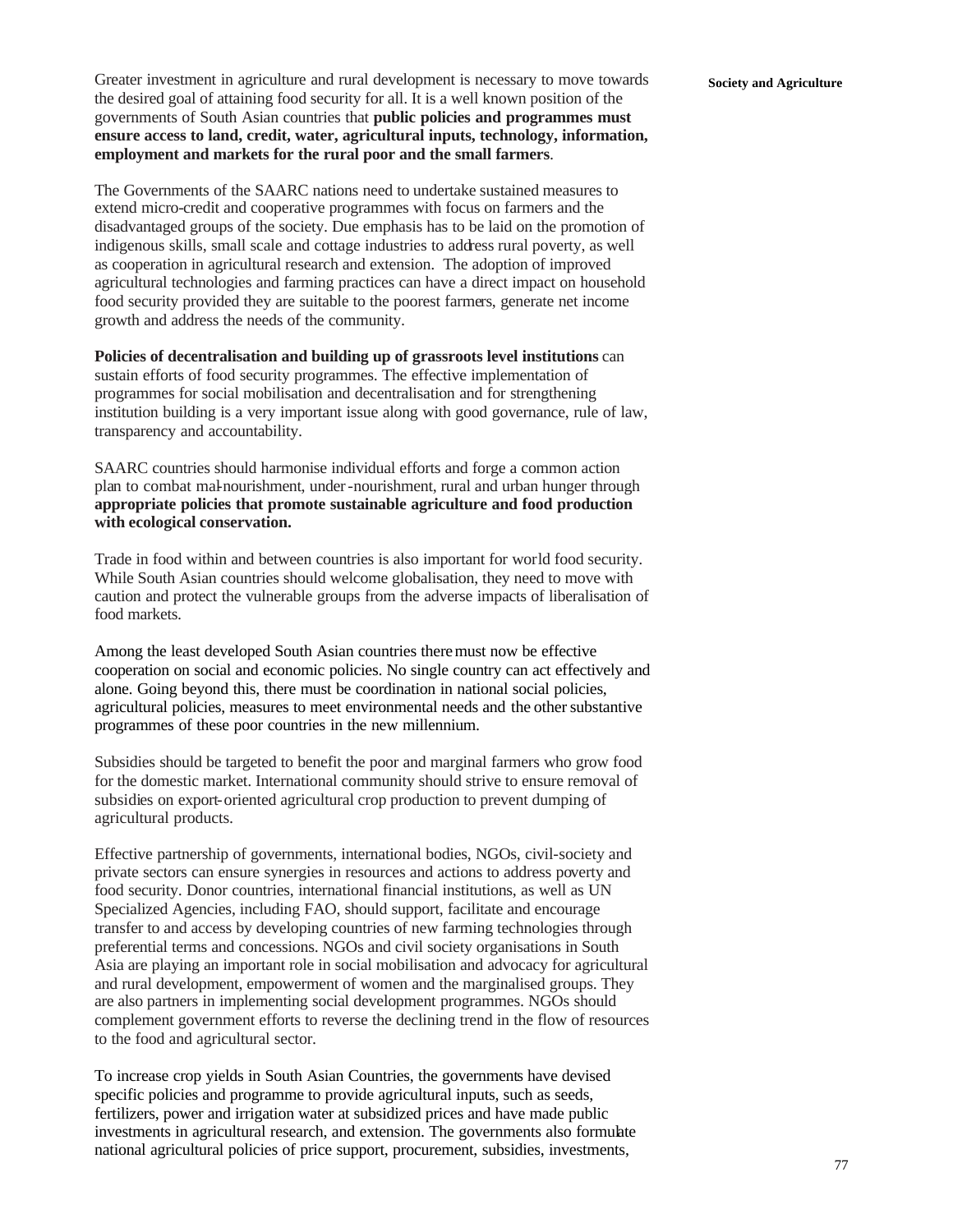**Strategies for Ecofriendly Agriculture** credits, insurance, taxation and trade and fix minimum support prices for major commodities each year.

The policies seek to promote technically sound, economically viable, environmentally non-degrading, and socially acceptable use of the countries' natural resources-land, water and genetic endowment to promote sustainable development of agriculture. **Water** is a prime natural resource, a basic human need and a precious national asset. Planning, development and management of water resources need to be governed by national perspectives.

A well developed information system, for water related data in its entirety, at the regional, national level, is a prime requisite for resource planning. Standards for coding, classification, processing of data and methods/ procedures for its collection should be adopted. Advances in information technology must be introduced to create a modern information system promoting free exchange of data among various agencies and countries.

**Seeds** are the most important determinant of agricultural production potential, on which depends the efficacy of other agriculture inputs. Seeds of appropriate characteristics are required to meet the demand of diverse agro-climatic conditions and intensive cropping systems. Sustained increase in production and productivity is dependent, to a large extent, on development of new and improved varieties of crops and an efficient system for timely supply of quality seeds to farmers.

The creation of a facilitative climate for growth of a competitive and localized seed industry, encouragement of import of useful germplasm, and boosting of exports are core elements of the agricultural policy of the new millennium.

We also need to have policies to motivate farmers and food processors, and to provide an interactive coupling between technology, economy, environment and society for speedy development of **food processing** industries. We need to build up a substantial base for production of value added agro food products for domestic and export markets with a strong emphasis on food safety and quality, enabling the farmers especially to realize direct benefits of new technology and marketing network and to ensure adequate availability of quality food products for the consumer at economic prices. It will also generate employment potential and safeguard environmental sustainability.

Low margins, seasonality and high perishability being the distinct features of this industry, the access to seed capital and working capital is not easy. With the coming in of WTO regime the countries have to prepare for meeting the requisite quality standards in order to compete with imported goods in the domestic as well as the market.

Appropriate environment for entrepreneurs needs to be created to set up Food Processing Industries through

- fiscal initiatives / interventions like rationalization of tax structure,
- harmonization and simplification of food laws,
- strengthening extension services to the farmers and co-operatives in the areas of post harvest management of agro-produces, and
- simplification of documentation and procedures under taxation laws.

#### **Agricultural Credit**

Cooperative agencies, commercial banks and regional rural banks have grad ually ensured that credit reaches the most remote agricultural and rural areas. Cooperative societies not only serve as a channel for providing credit but are also a means of broadening the experience of villagers in activities like marketing, community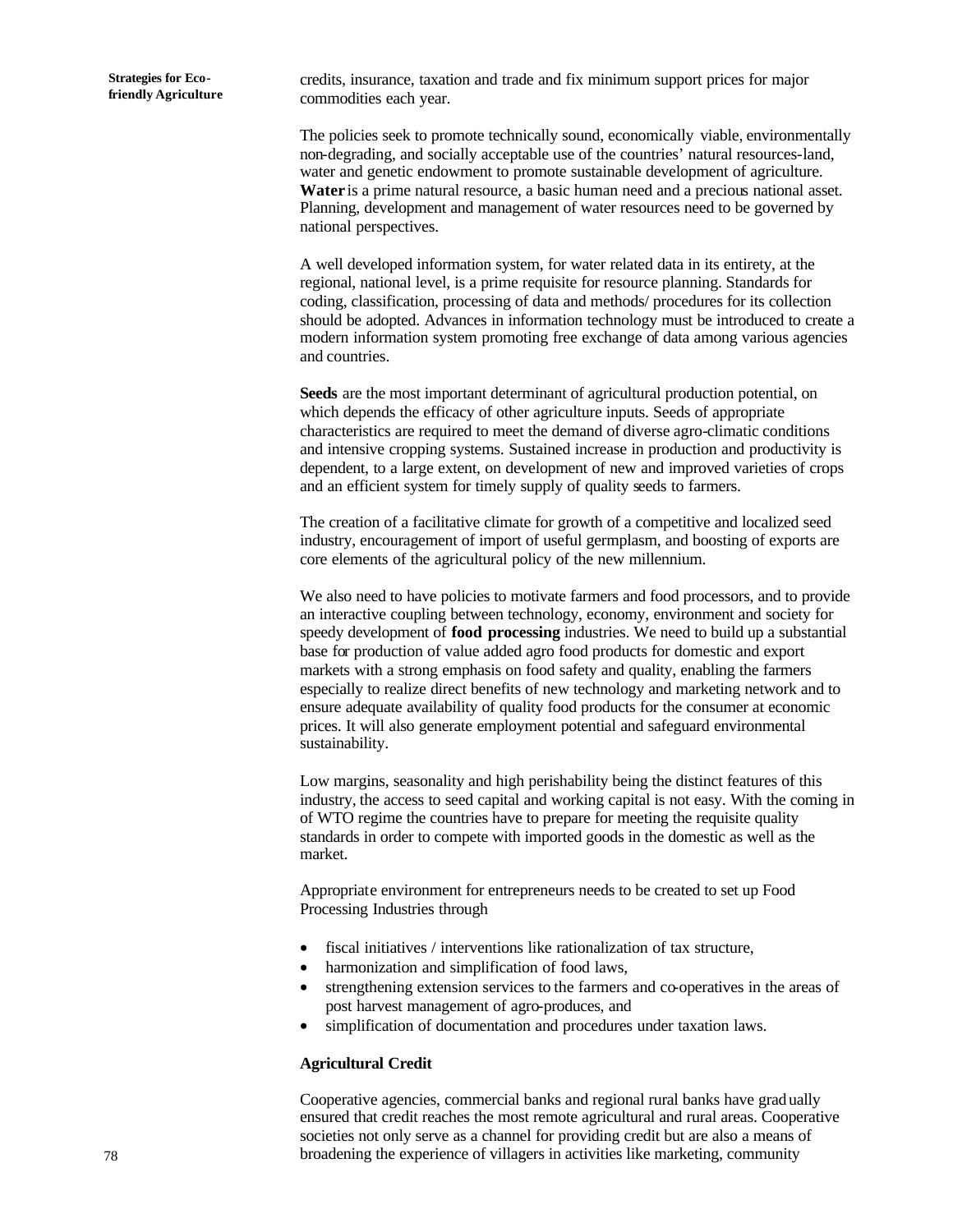farming, and consumer purchasing. Credit societies are the most extensive and **Society and Agriculture** important group of cooperatives. Cooperatives have also played a significant role in the production and distribution of agricultural inputs such as fertilizers, pesticides, and agricultural implements.

A recent phenomenon witnessed in these countries is that of micro-credit through people's participation. The Grameen Bank of Bangladesh is a success story that stands out and we shall take it up in Sec.14.5.

### **Agricultural Insurance**

Crop insurance schemes are instruments of risk management in agriculture and act as measures of providing relief to farmers whose crops are damaged due to natural calamities. Certain crop insurance schemes also cover small and marginal farmers. There are also livestock insurance schemes for the value of the animal at the time of death.

During the last one decade there has been a significant change in the economic and trade policies around the world. In order to cope with fast changing global economic and trade scenario, the national policies have been suitably modified. An example is **the export and import (EXIM) policy** of the Government of India.

The objectives of the EXIM policy are:

- To facilitate sustained growth in exports to attain a share of one percent of the global merchandize trade.
- To stimulate sustained economic growth by providing access to essential raw materials, intermediates, components, consumables and capital goods required for augmenting production and providing services.
- The enhance the technological strength and efficiency of Indian Agriculture, industry and services, thereby improving the competitive strength while generating new employment opportunities and to encourage the attainment of internationally accepted standards of qua lity.
- To provide consumers with quality goods and services at internationally competitive prices while at the same time creating a level playing ground for domestic producers.

To sum up, appropriate policies and programmes have an important role in not only boosting agricultural productivity but also ensuring maximum returns to the farmers and food security for the people and environmental safety. You may now like to attempt an SAQ on this aspect of society and agriculture.

### **SAQ 2**

Discuss the policy measures required to boost agricultural productivity and to usher in rural prosper ity in the current international trade regime.

## **14.4 INSTITUTIONAL CAPACITY BUILDING**

You have studied that the fight against poverty and food insecurity, necessarily a long-run effort, is based on agricultural development fuelled by growing productivity and supplemented by suitable policies in South Asian countries. Modern agriculture is knowledge-based, in which education at all levels, particularly higher and vocational education has an important role. The developments in science and technology have created immense possibilities of reaching information and education to billions of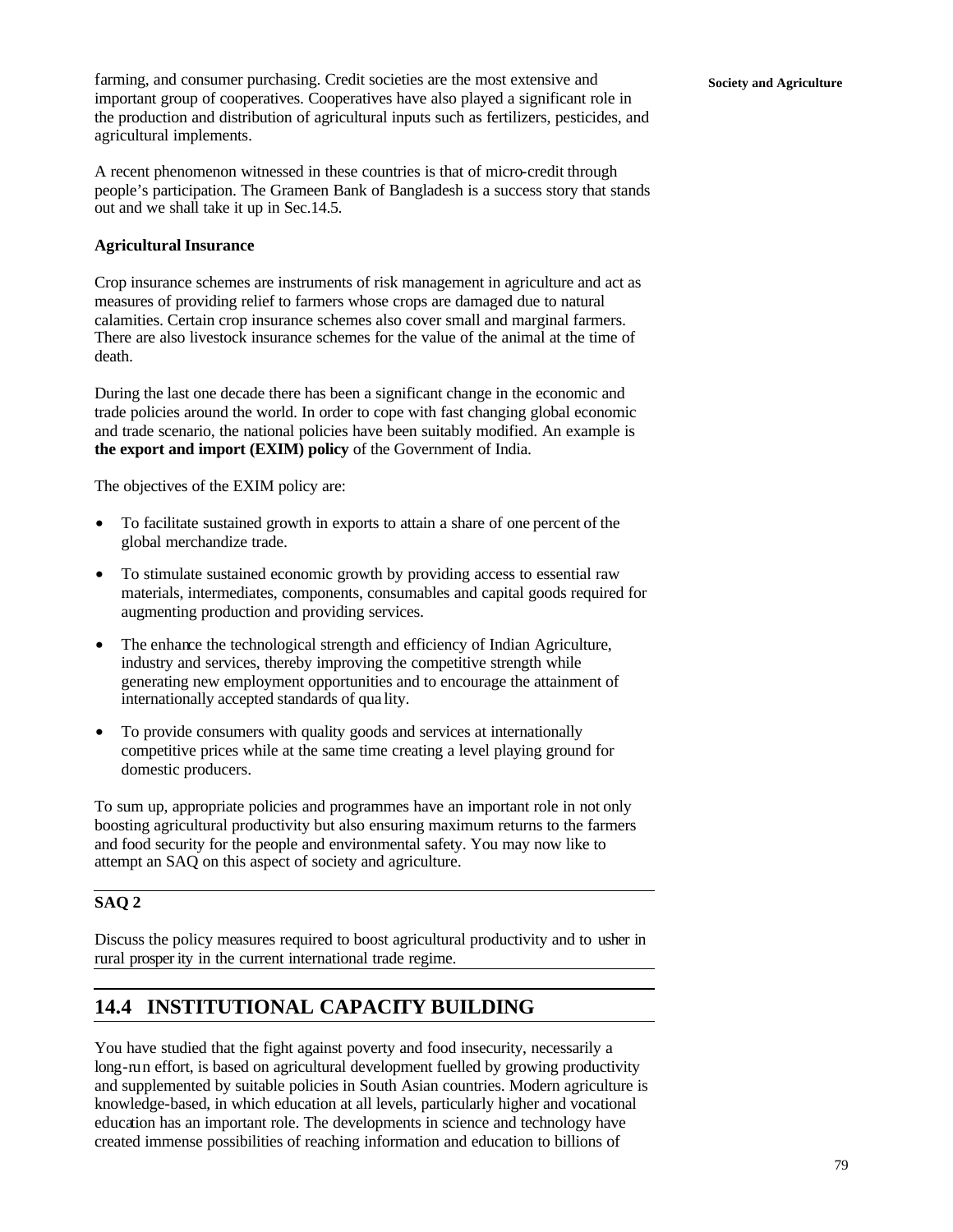rural masses irrespective of geographic, administrative, socio-political and economic constraints. The Information and Communication Technologies (ICTs), which essentially are about increasing productivity and information access anytime, anywhere, thus appear to have an important role in this effort. The new technology also has the potential to link policy makers, administrators, researchers and commercial set-ups to the farmers, thereby putting agriculture in the front line of economic growth of these countries.

In recent times, several initiatives have been made in the countries of Asia, Africa, and Latin America, which primarily aims at use of ICT for **governance**, **increase of agricultural production**, and **poverty alleviation** which lead to overall development of humankind. Several governments in the world have implemented ICT projects which promote **e-governance** , **government online** and **automation of office administration** with an overall aim of providing **transparency**, **accountability** and **peoples' participation** in governance. The importance of ICTs is recognized as a tool that serve the poor in rural areas who predominantly depend on agriculture by improving the access, quality and current relevance of information to support their livelihood and food security strategies.

The ICT plays an important role in providing timely and right information awareness to the poor to participate in and take advantage of globalization. The ICT also allows producers to interface directly with the client to know the demands and accordingly change the production and marketing strategies in a manner most suitable for their capacities and socio-economic conditions.

The SAARC countries, whose economic backbone is agriculture, have greater role in implementing ICT applications for improving the agricultural productivity / production with an ultimate aim to eradicate poverty in the region. Realizing the potentials of ICTs, the countries in the south Asian regions started several projects each with a different approach such as **e-governance**, **information villages**, **grameen phones**, **wired villages**, **rural information kiosks**, **agricultural marketing portals**, **knowledge networks** and many such initiatives. Cyber parlours have been started to cater to information needs of rural people such as land needs, markets, social aspects etc. These experiments have been appreciated by the people and have helped them to improve their knowledge in various aspects of agriculture and markets.

Issues relating to **ICT capacity building, sensitizing and training people to take advantage of Internet connectivity, e-governance, e-commerce, e-learning, networking, andknowledge management, and public-private sector partnerships form the major dimensions of institutional capacity building.**

The ultimate objective is to improve the quality of life of the populations through digital democracy and e-governance. In a decentralized democracy the IT could have the following applications:

- Resource mapping at the micro and macro levels.
- Seminars aided by internet on pooling of resources and effective utilization of resources, based on social justice and social development oriented priority.
- Electronic conferencing at every level of policy analysis, project preparation, planning, implementation, monitoring, evaluation, project/ plan modification, and referrals and consultation.
- Teaching and training at various levels through internet, web publishing, and email.
- Transparency in governance, quick access to data and speedy retrieval.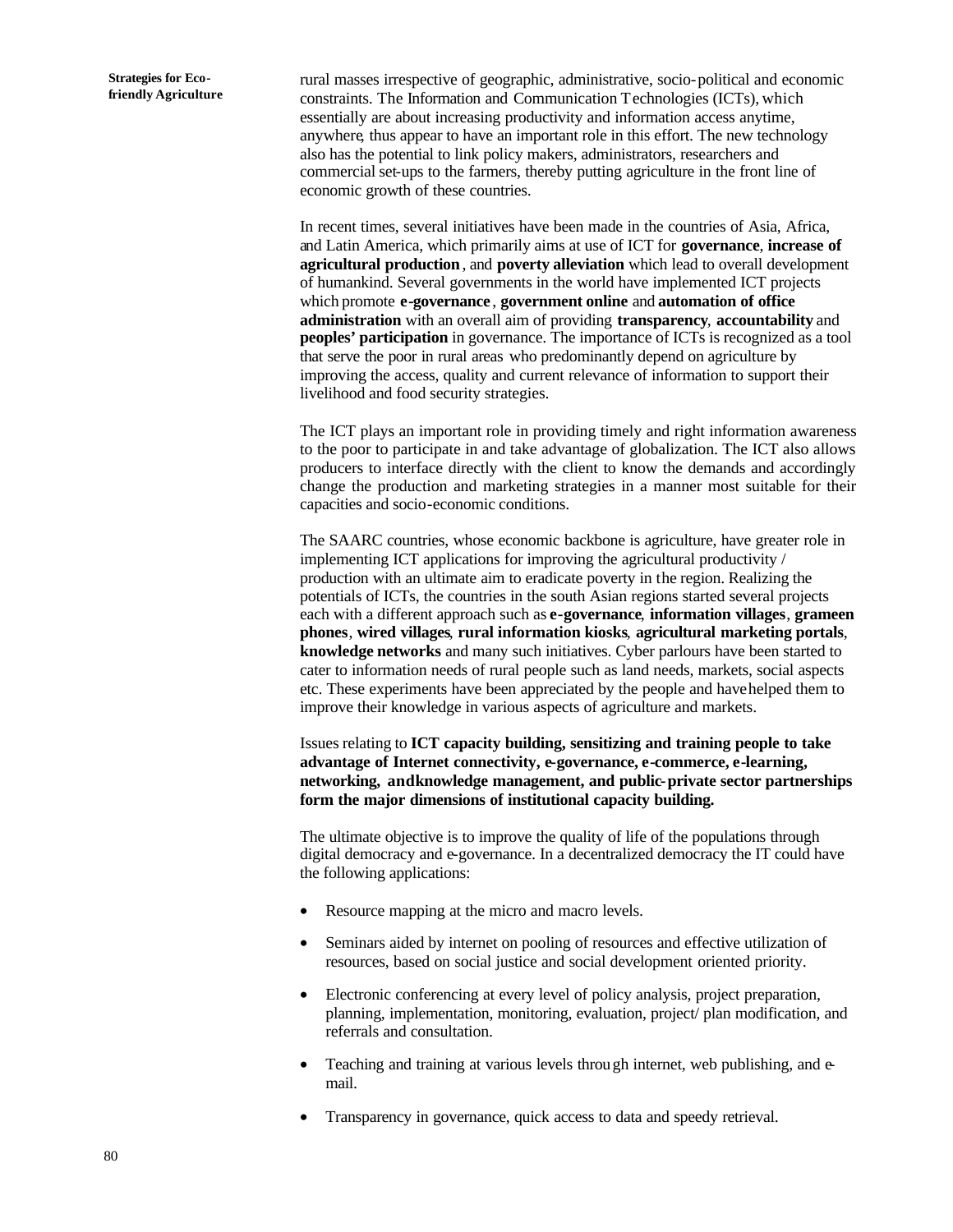### **Education and Research Society and Agriculture**

The paradigm shifts in the agricultural production systems which foster the diversification of farming based on sustainable use of natural resources and input management have highlighted the role of education as an essential resource for agricultural development. The increasing recognition for integration of farmers' knowledge and innovations with the agricultural research strategies has necessitated for the creation of forward and backward flow of relevant information in the agricultural system. Knowledge-based agriculture propelled by the precision farming mechanism is becoming future age agriculture in all countries.

This mode of agriculture uses information and knowledge based management systems to increase production efficiency by adjusting farmer inputs to specific agroecological situations within each area of a field. The new worldwide agricultural extension policy framework that promotes public – private partnerships with emphasis on participatory approaches has increased the multitude of agricultural institutions and information sources.

The integration of research, education and extension is important to modernize the practice of agriculture. Technologies developed for commercialization need to be transferred to the farmers who should also have the capacity to understand and use them. We find today that farmers continue to struggle with out-dated implements and if at all they have made improvements, it is on their own.

SAARC countries, of course, have made significant contributions in agricultural research as a whole but there are still such areas which need more attention and priority. Cost effective post-harvest technology is one of them. In practice, even the accepted technologies are not being utilized due to various reasons. One of them is lack of awareness and absence of well established information network.

There is also a need to think of teaching about agriculture along with health care and sanitation in schools, colleges and Universities. It is time that we make agriculture as an integral part of university and school education and broaden the outlook of teachers and students.

#### **Women in Agriculture and Environmental Protection**

Women in South Asian Countries play an important role in all walks of life in general and in agriculture in particular. Due to unabated degradation of life support systems particularly land, water and forests, the drudgery of women is increasing. The pre- and post- harvest technologies are not sensitive to the requirements and convenience of women; hence intensification or diversification in agriculture results in increased work loads for them. In spite of significant contributions made by women to household income through on and off farm activities, there is least social and economic recognition and their work as family labour is grossly underestimated. There are great variations in gender roles in agriculture across the region influenced by culture, agriculture, physiographic and climatic factors.

A sharp decline in common property land resources on one hand and the deterioration of the remaining land have contributed to hardship for the rural community, particularly for women of the poor households. Deforestation has increased time and distance involved in grazing and collection of fuel and food. Due to shrinking forests, the distance from rural human habitats to forests has increased considerably. Moreover, it has also threatened availability of fuel and fodder and income generating opportunities for women by affecting livestock rearing and collection of Non-timber forest products (NTFP). Reduced or non-availability of NTFP has shifted women from self-employment to wage employment.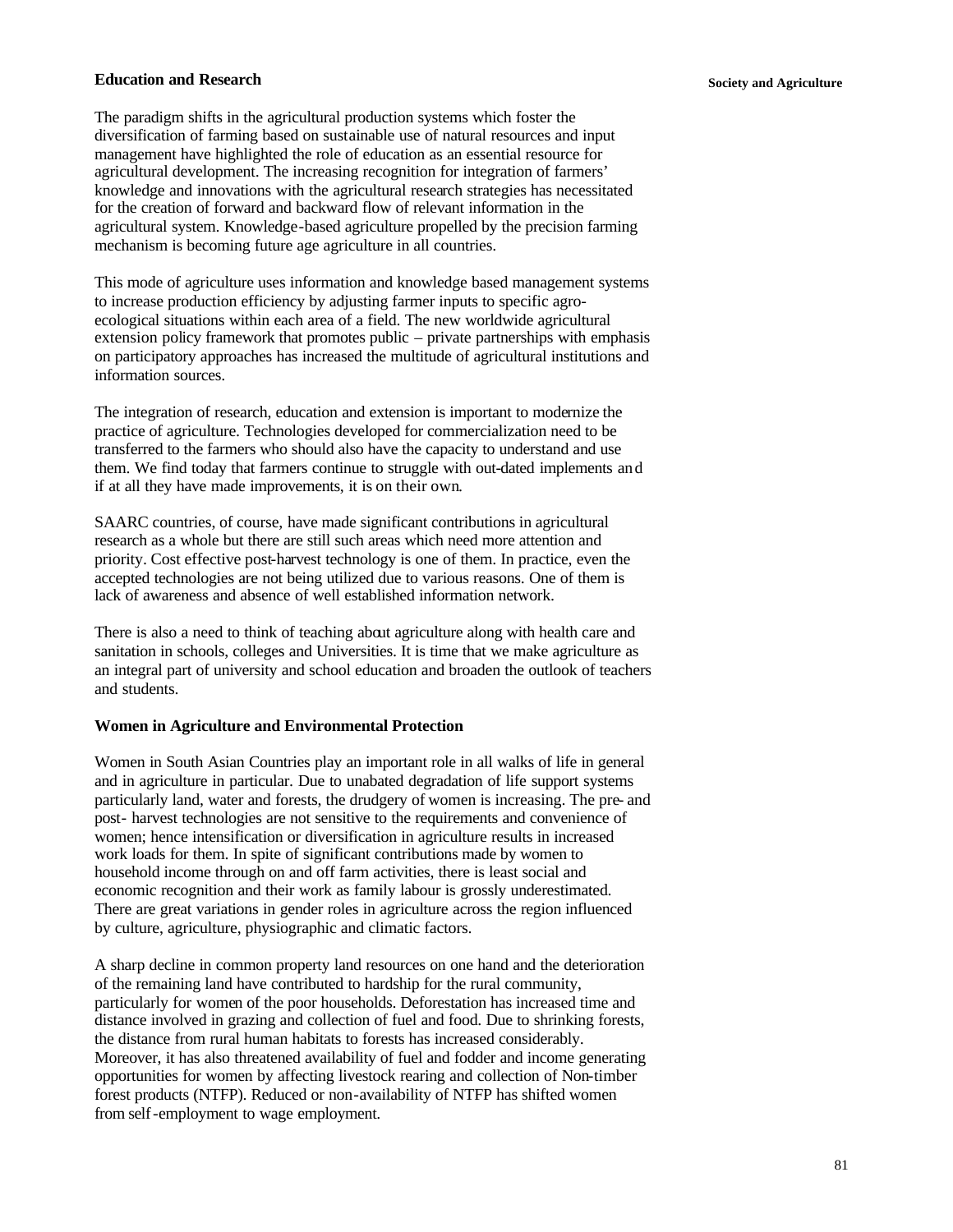**Strategies for Ecofriendly Agriculture** Women in rural areas generate income in various ways. This includes basket, broom and rope making, tussar silk cocoon rearing, lac cultivation, oil extraction, and bamboo works, etc. Women constitute the larger of the total employed in forest-based small-scale enterprises. Women's key role in the production of major grains and minor millets illustrates their valuable contribution to the food security. In addition, women play a crucial role in ensuring supply of food as food vendors and post-harvest processors of livestock and fishery products. As major buyers of family food and meal-makers, women ensure adequate food security. As primary providers of nutrition to the young children, women are the major decision-makers in ensuring nutrition to the next generation.

Therefore, planning at the local level should be gender-sensitive and should have gender-segregated information to support local development efforts. Existing policies related to targeting women and gender-equity should be widely communicated to all involved in development work including women clientele.

Women-managed rural production and marketing ventures should be supported in horticulture, floriculture and post-harvest processing in commodities and provided technology training and input support to women to take advantage of emerging highvalue agribusiness sector including bio-technology and forest products.

### **SAQ 3**

Discuss how institutional support can help in improving agricultural productivity and bettering the lot of farmers, and women in particular.

## **14.5 PEOPLE'S PARTICIPATION: SOME CASE STUDIES**

So far you have studied about measures like infrastructure development, support through appropriate policies, education of farmers, e-governance etc. required to improve agricultural productivity as well as the economic conditions of the farmer. But the peoples' active participation in all such initiatives is the most important ingredient as the following case studies illustrate.

### **The Pani Panchayat Experiment**

The experiment of organizing the local population to harness the available water resources for agriculture was initiated by Mr. V.B. Salunkhe in a drought prone area characterized by high levels of poverty in Pune district of Maharashtra, India. In order to optimally utilize the locally available meagre water resource for protective irrigation and in order to fulfil the need of food and shelter of the local people on a sustained basis, the initiative for water conservation and utilization of water by organized collectives of water users known as **Pani Panchayat** was taken by Mr. Salunkhe and his wife during the early 80s.

In a country where rural people failing to get returns from their agricultural lands migrate to the big cities in search of jobs, in the 30 odd villages of Pune district where Vilasrao Salunkhe's pani panchayats are in operation, reverse migration is the order of the day. Farmers who were getting barely 50 kg of bajra and jowar per acre and whose annual income was Rs.2500 to Rs.4000 now earn Rs.10000 to Rs.1 lakh from the same land. In addition to the traditional cereals, farmers in this area grow wheat, onions, vegetables, and a variety of flowers like marigolds, lilies etc., fruits and a cash crop that is not a water guzzler. The villagers practice organic farming. They have been able to provide employment to people from the adjoining villages and farmers who had gone to Pune and other cities for work no longer migrate.

The man who pioneered the radical technological and social innovations that repair and restore degraded water sheds and guarantee each family within the community an



**Fig.14.2: Shri Vilasrao Salunkhe (1937-2002)**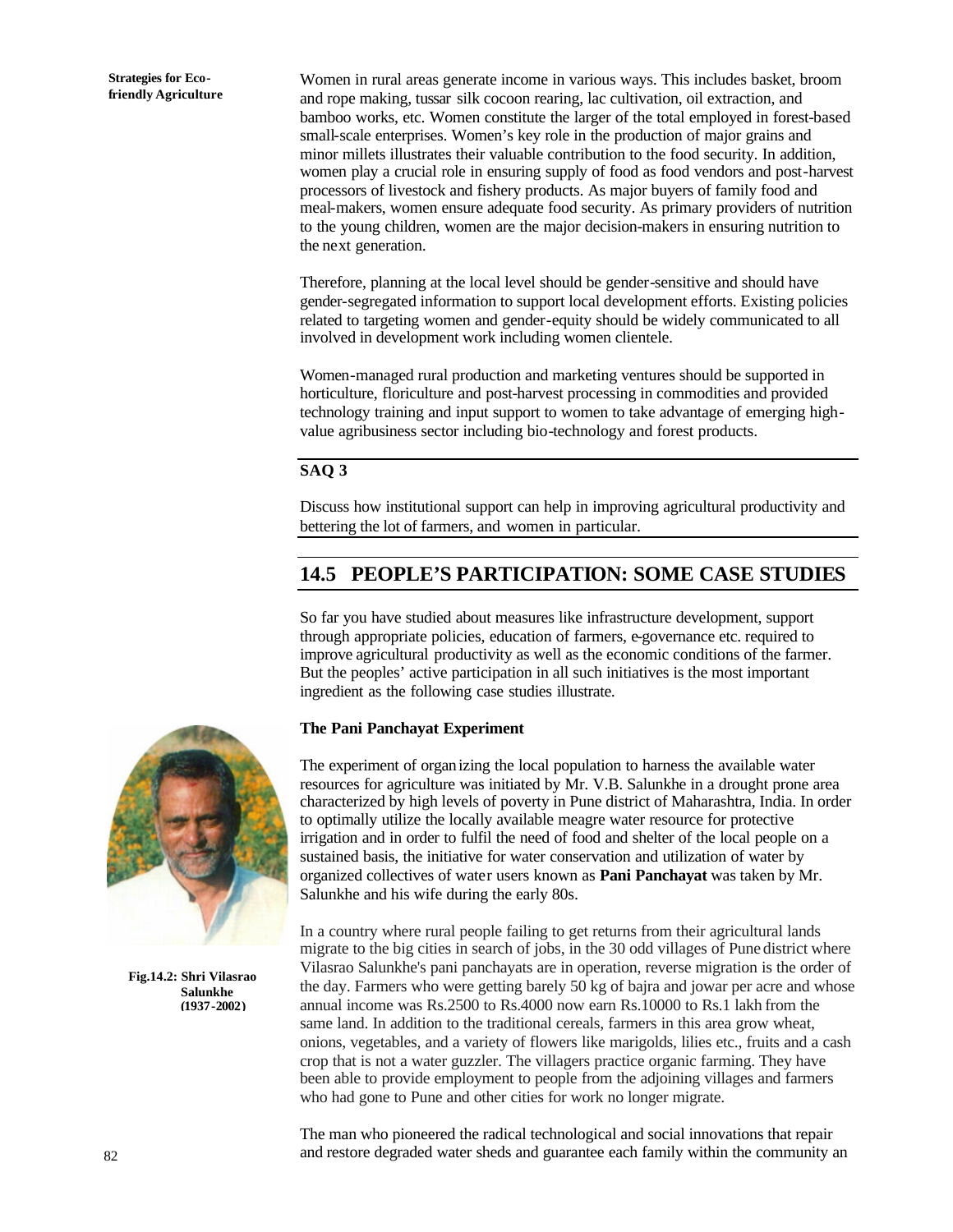equal share of the water harvested, was an engineer with his own factory. It was in **Society and Agriculture** 1972, after the terrible drought that affected some 4-lakh people of Maharashtra that Mr. Salunkhe realised the need to intervene. There was just no water available for agriculture of any kind. Even drinking water was scarce and tankers would supply water for basic needs. Travelling extensively in the drought affected area, he found villagers breaking stones for road construction in a desperate bid to earn subsistence allowance from the government. The engineer in him realised that environmental regeneration and water shed development with the full participation of the community was the only solution.

Rainfall in this region fluctuated between 250 mm and 500mm.He initially tried his ideas of water shed development on a 16-hectare plot of hillside in Naigaon village in Purandhar block. The land belonged to the temple trust but it was barren and uncultivable. He got the land from the trust on a 50-year lease and built a hut where he and his family lived and worked with the community.

Conserving soil and harvesting water was given top priority. A series of contour bunds were raised to trap water and check soil erosion. At the base of the hill slope, a percolation tank that could hold up to a million cubic feet of water was constructed. A ell was dug below it and water pumped from there up the hill slope for irrigating the fields. Trees were planted in the rocky areas; fruit trees grown in the more fertile areas and grass and shrubs regenerated on lands not being cultivated. Slowly production from the land increased. As against two to four bags of grain in a year, 100 quintals was harvested and enough employment was generated for the survival of five households and their cattle. Half an acre of irrigated land could provide a man's food needs for the whole year.

The Naigaon experiment was ready for duplication in other parts of the state. Water had to be treated as common property resource with all villagers having equal rights and access to it. So the basic principles of the pani panchayat or Gram Gaurav Pratishtan were evolved. These are in operation to this day:

- Irrigation schemes are undertaken for groups of farmers, rather than for individuals. Water is allocated on the basis of number of members in a family, rather than in proportion to the land holding. A family unit five is given water rights for irrigation of one hectare of land.
- Cropping is restricted to seasonal crops with low water requirement. Crops that require perennial irrigation and large amounts of water like sugarcane, bananas and turmeric cannot be cultivated in pani panchayat areas.
- Water rights are not attached to land rights. If land is sold, the water rights revert back to the farmers' collective.
- All members of community, including the landless have right to water.
- The beneficiaries of the panchayat have to bear 20 percent of the cost of the scheme. They have to plan, administer and manage the scheme and distribute water in an equitable manner.

With farmers paying 20 percent of the cost of lift irrigation, the government provided another 50 percent and the remaining 30 percent was provided by pani panchayat as interest free loan.

In about ten years the number of lift irrigation schemes has gone up to more than 100 and most of them are functioning in a sustainable fashion. As a result of these schemes, now the villagers are able to produce two crops a year with an irrigation provision of eight months whereas earlier the land could sustain only spare amount of rain fed cultivation.



**(a)**



**(b)**

**Fig.14.3: a) An area where water harvesting was initiated by people; b) pani panchayat in progress**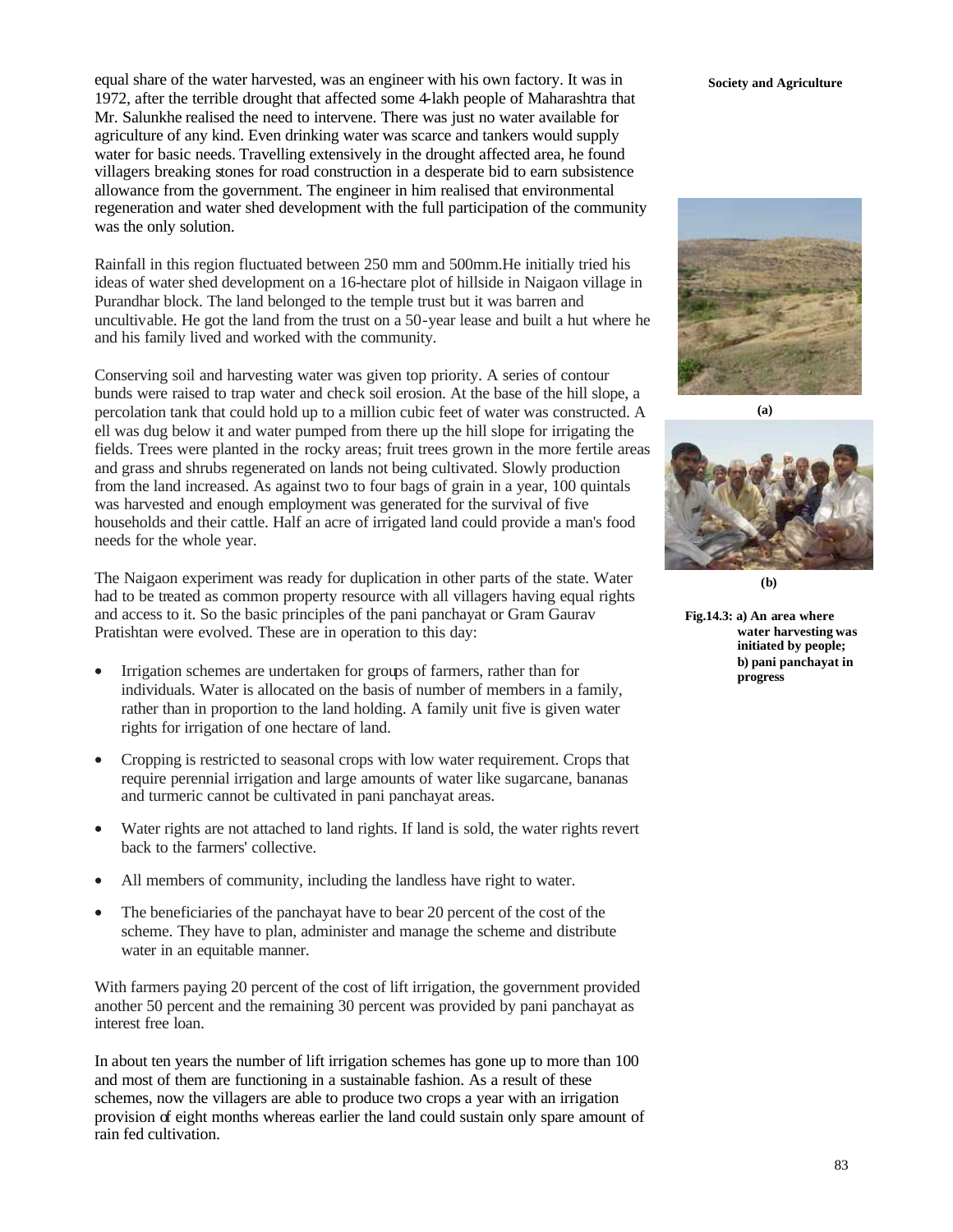Another direct impact of the pani panchayat has been the increase in employment opportunities. Many pani panchayat members were formerly working as agricultural labourers, construction workers, and stone breakers under the Government employment schemes. But after the formation of pani panchayats in the villages, employment was generated in the village and as a result, people left their jobs in order to work and settle on their own lands. The process also induced reverse migration. The reason behind the success of these schemes and their sustainability is the unity amongst the villagers and strict adherence to the rules and regulations laid down by the pani-panchayat, which is a unanimously elected body among the villagers.

### **Grameen Bank: Bangladesh**

The Grameen Bank of Bangladesh has become one of the most well-known micro credit banks in the world. Its fame is well deserved. Started in 1976, the Grameen Bank today has roughly 2.3 million borrowers. Grameen Bank has reversed the conventional banking wisdom by removing collateral requirement and created a banking system which is based on mutual trust, strict supervision, accountability, participation and creativity. Grameen Bank sees credit as an empowering agent, an enabling element in the development of socio-economic conditions of the poor who have been kept outside the banking orbit on the simple ground that they are poor and hence not bankable. According to Professor Muhammad Yunus, the founder of Grameen Bank and its Managing Director if financial resources can be made available to the poor people at terms and conditions which are appropriate and reasonable, "these millions of small people with their millions of small pursuits can add up to create the biggest development wonder".

The "Grameen Bank Project" (Grameen means rural) came into being with the following objectives in mind:

- To extend the banking facilities to the poor men and women;
- To eliminate the exploitation of the money lenders;
- To create opportunities for self employment for the vast unutilized and underutilized manpower resources;
- To bring the disadvantaged people within the framework of some organizational format which they can understand and operate and can find socio-political and economic strength through mutual support; and
- − To reverse the age-old vicious circle of "low income, low savings, low investment" into an expanding system of "low income, credit, investment, more income, more credit, more investment, more income".

The project demonstrated its strength in the village Jobra (a village adjacent to the – Chittagong University - the initial site of the action research project) and some of the neighbouring villages during 1976-1979. From there, with the sponsorship of the central bank of the country and support of the nationalized commercial banks, the project was extended to Tangail district (a district north of Dhaka, the capital of Bangladesh). With the success in Tangail, the project was extended to several other districts in the country. In October 1983, the Grameen Bank Project was transformed into an independent bank by a Government Ordinance with the name Grameen Bank. The Government provides 10% share capital of the Bank while 90% is held by the borrowers of the Bank.

Mohammad Yunus has transformed the lives of thousands of impoverished people through the Grameen Bank. Money is lent only to the poorest of the poor-for tools to husk rice, to buy a cow or a sewing machine. Many of the 1.2 million Grameen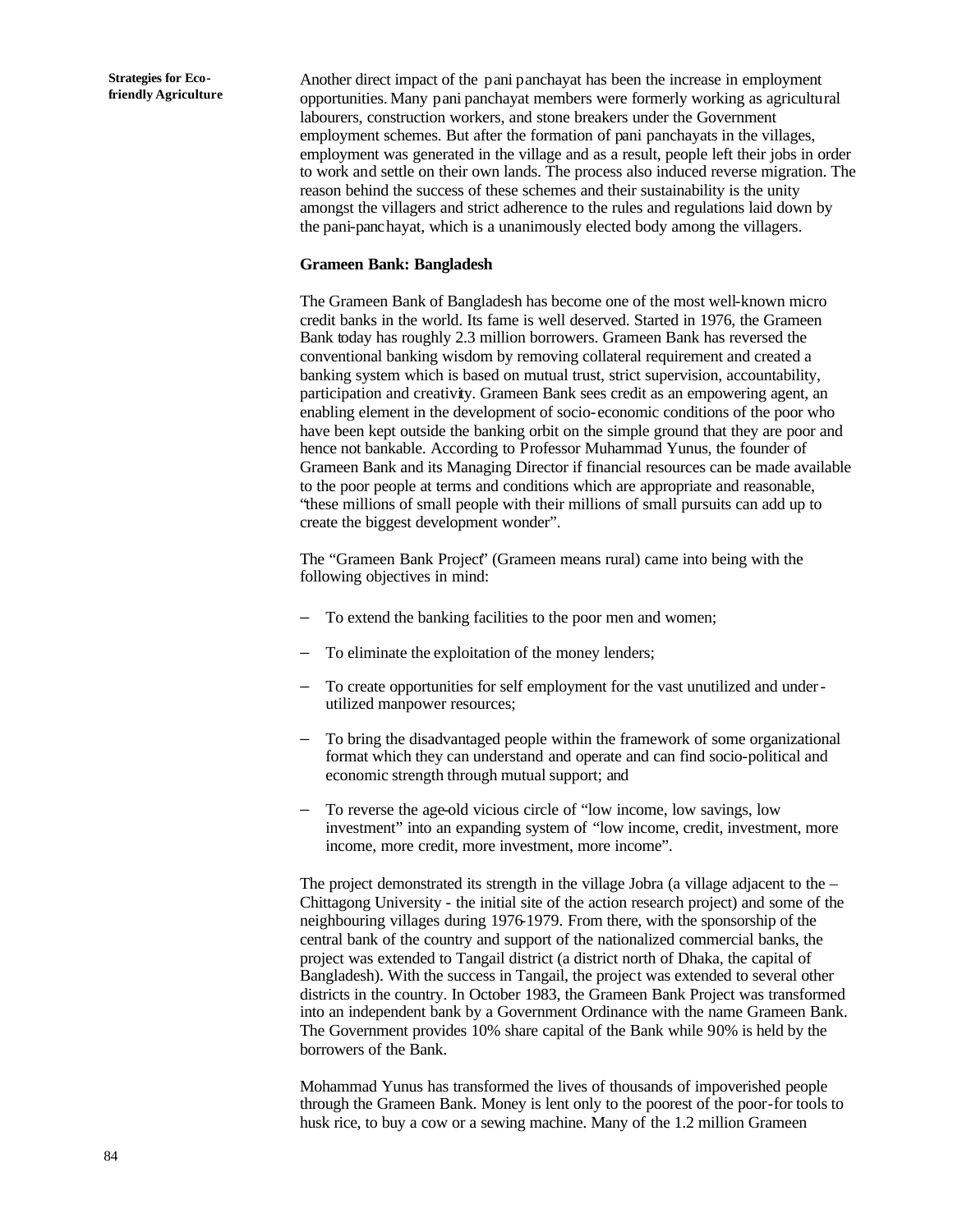borrowers, 90 percent of them women, had been reduced to begging for a living. Now **Society and Agriculture** most of them have a roof over their heads and can support themselves.

"I got really frustrated and out of disgust...began walking through a village just outside the campus" Yunus recalls. "I was trying to find what the poor people's economics...is so that the village became a university for me. "

One of the first people he met was a widow with two daughters: Sufia Khatun was a landless peasant, one of the 55 million in Bangladesh a country with a population twice that number. She had borrowed money to make bamboo stools which she then sold. But as the loan had to be repaid, her daily profit was a mere two US cents. Yunus says that he "couldn't accept why anybody should make only two cents for such a beautiful skill".

All Sufia needed to improve her income was the equivalent of four dollars. Yunus lent her the money and her profits soared to one and a quarter dollars every day. The spectacular result prompted Yunus to approach a local bank to lend Sufia money. Sufia repaid the loan and continued to make profits. But the bank refused to deal with her directly.

It was then that Yunus decided to set up a bank which would cater only to those rejected by traditional banks − the poor, the illiterate, and women. What began with a few small grants and loans from international donors has now provided over 100 million dollars in loans. Ninety eight percent of all loans are paid back. The secret of Grameen's success is the trust between the bank and its borrowers, a result of their regular interaction.

The bank also aims to raise health and environmental consciousness. Each of its members must plant at least one sapling a year as part of an afforestation programme.

"Lending money does not help the poor individual," says Yunus "unless at the same time you help bring out inner potentials that help the individual overcome seemingly insuperable odds."

The Grameen approach emphasizes the creation of enabling conditions in which every human being may have the opportunity to carve out dignified ways of living for her/him. GB views its loans as a means to gain command over resources. With its effective use a poor person converts her/his latent skills in generating an income and creates self-employment without having to be constrained by the limitations of wage employment. Besides, self-chosen economic activities increase the sense of participation and strengthen the base of self-help. Professor Yunus puts it as "creating favourable conditions for making a living through self-employment is a much more dignified way of solving the unemployment than initiating a system of doles and welfare payments".

Grameen Bank in recent years has not only expanded its credit operations which are targeted at the poorest of the poor in rural Bangladesh, it has also rapidly diversified its activities. Grameen today is the focal point of a global network of institutions and individuals who provide micro-credit to fight poverty. Within Bangladesh, the Bank has undertaken major investment initiatives in those sectors where the poor have the comparative advantage in terms of their skills, enterprise and productive capacity. A number of social development oriented companies have been established under the Companies' Law to boost economic growth of vital economic sectors like agriculture, fisheries and rural industries.

### **India's Milk Revolution: Operation Flood**

A White Revolution that holds the promise of raising the nutritional status of underprivileged sections of the people has quietly swept India during the past few



**Fig.14.4: Women have benefited the most from the microcredit schemes**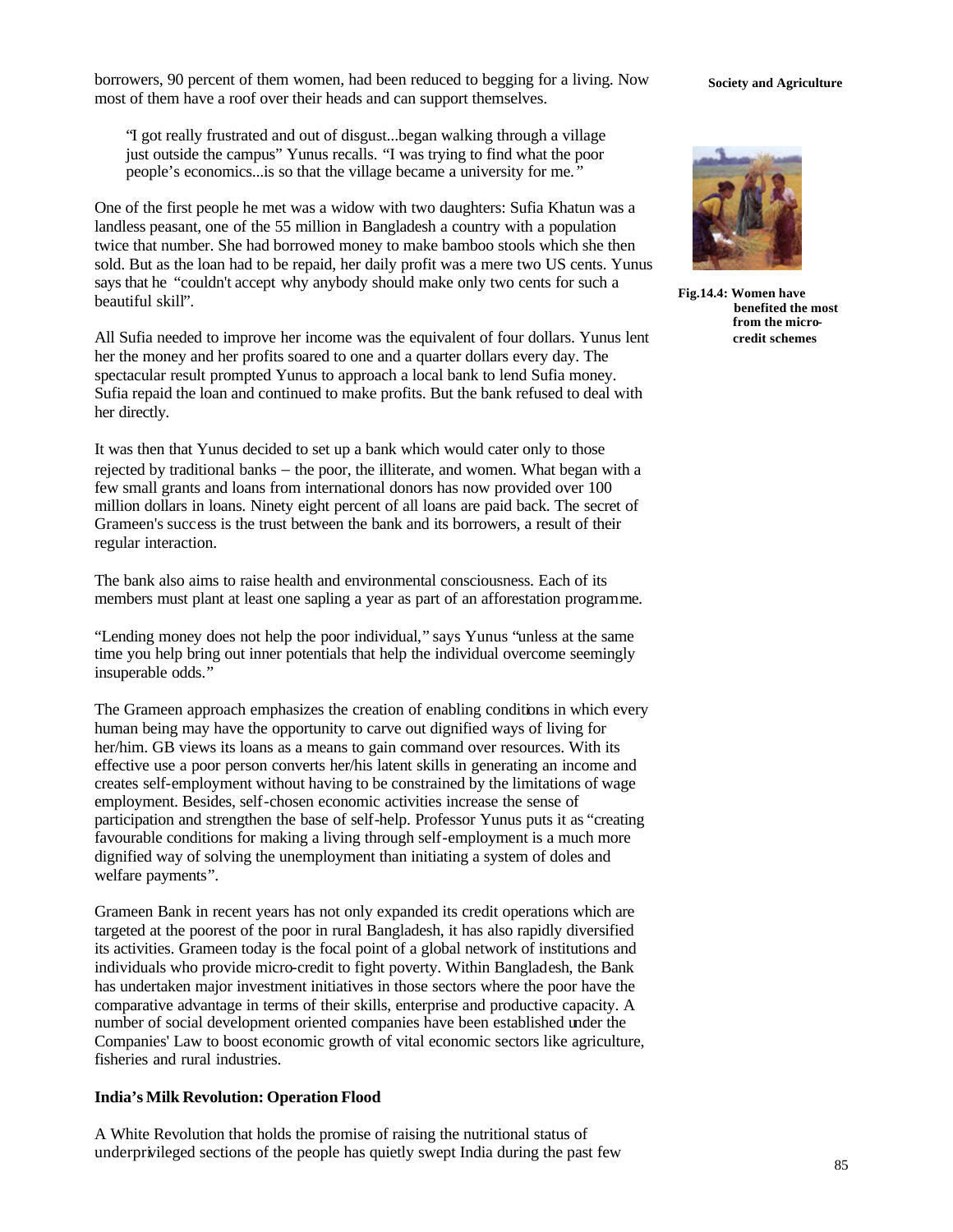decades. India is now one of the largest milk producers in the world and an exporter. Milk has become India's most important farm commodity, the value of its output (in 1994-95) of Rs.500, 000 million exceeding that of paddy. These achievements have been realized against great odds: a national herd of poor yielders, crop residues and agricultural by-products as the main feed, and a lack of adequate marketing support and finance.

#### **Amul and the Anand Pattern**

India's White Revolution had its origin in a single small enterprise started in Gujarat State. In 1946, at the suggestion of Sardar Vallabhbhai Patel, the farmers in Khera district formed a cooperative union to supply milk directly to the Bombay Milk Scheme (BMS). Right from the inception of the dairy cooperative, a vital link was established between the producer and Bombay's market, ensuring the incentive of a stable and remunerative price to the farmer.

The structure of the Anand pattern was established from the beginning. Initially it included two tiers, the primary village Dairy Cooperative Societies (DCS) of milk producers at the base, with a cluster of such societies forming a District Milk Producers' Union entrusted with procurement and processing. As Khera District was joined by other unions in Gujarat, an apex Federation of Unions was created to market their produce. They have their own bylaws and are managed by democratically elected boards. The facilities at all levels are entirely farmer owned. By appointing qualified technologists and professional managers, the cooperatives also made sure that the farmers' productive genius was linked to modern management and technology.

### **Operation Flood**

In contrast to Amul's remarkable progress, the government tried various animal husbandry and dairy development schemes during the period 1951-70 at a total cost of Rs. 11,400 million, but none of them yielded the desired results; many were dismal failures. It was at this juncture that the then Prime Minister of India, late Shri Lal Bahadur Shastri, paid a visit to Khera district to inaugurate a modern cattle feed plant, then − as now − the largest in the country. Spending a night in a village in the company of farmers and unaccompanied by officials, the Prime Minister saw and heard first hand from the farmers the transformation brought about by the Anand pattern of milk cooperatives. On his return to Delhi, he set in motion the effort to create Anand in all parts of India. The National Dairy Development Board (NDDB) was formed in 1965 and was charged with the responsibility of building cooperative dairies in India on the Anand pattern.

Operation Flood, the programme to replicate Anand and create a flood of milk in India's villages, was launched in 1970. The Amul experience had established, tested and proved the guiding principles for dairy development: a three-tier cooperative structure owned and controlled by farmers, professionally managed, providing the inputs for production enhancement, purchasing all the farmers milk, processing and marketing it in urban markets.

The objective of "Operation Flood" was to eliminate middlemen in milk trade and to hand over tools of socio-economic transformation in the hands of milk producers. Village-level diary cooperatives were organized with the required physical and institutional infrastructure to support production and procure milk. Union-owned and managed modern production enhancement, processing and marketing facilities were created and metro dairies were established. The thrust was to link Bombay, Calcutta, Delhi and Madras with the country's 18 best milk sheds.

Operation Flood has helped dairy farmers direct their own development, placing control of the resources they create in their own hands. In the 25 years since the launch of Operation Flood, national milk production has more than trebled and per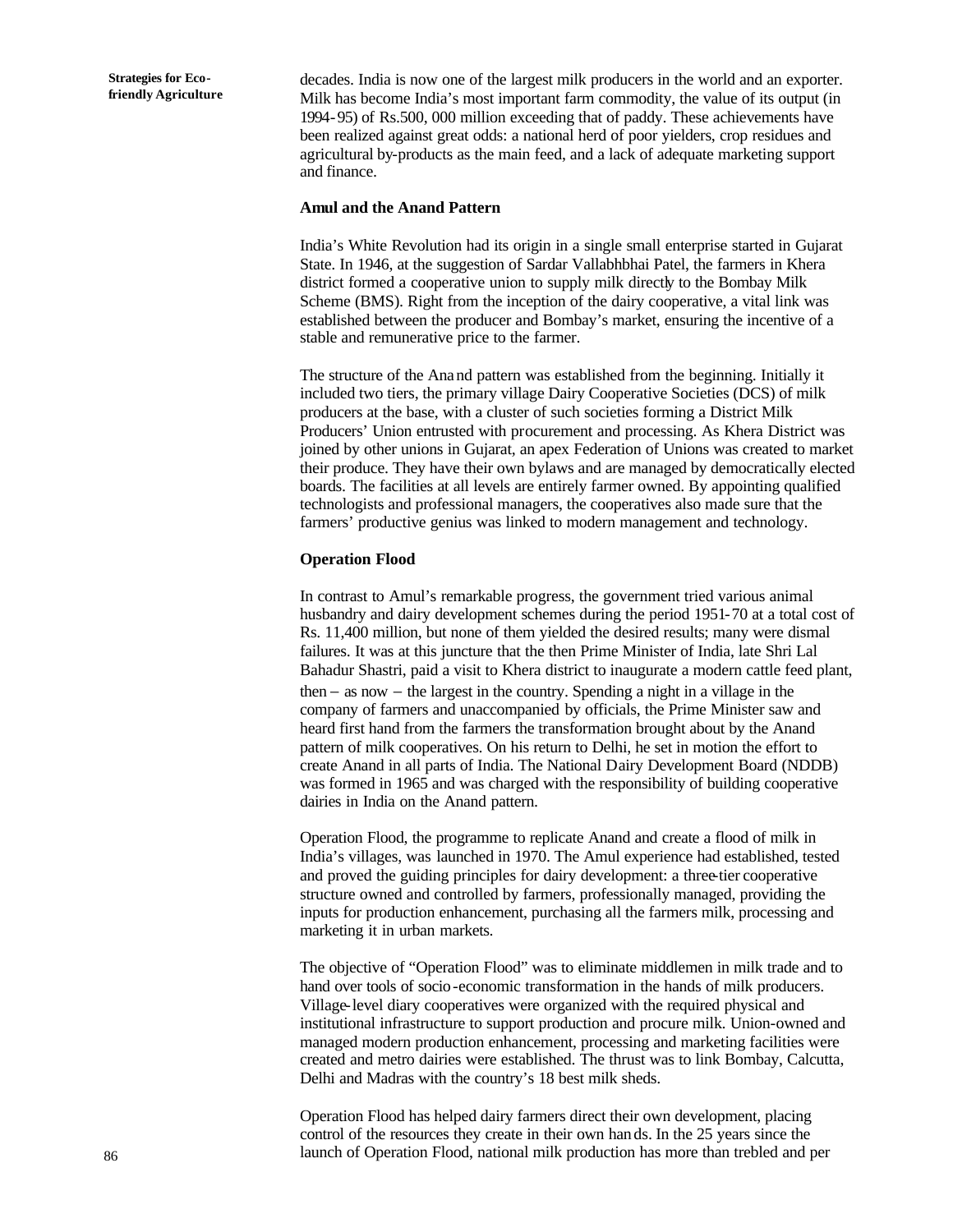capita availability almost doubled. A National Milk Grid links milk producers **Society and Agriculture** throughout India with consumers in over 700 towns and cities, reducing seasonal and regional price variations while ensuring that the producer gets a major share of the consumers' rupee.

The bedrock of Operation Flood has been village milk producers' cooperatives, which procure milk and provide inputs and services, making modern management and technology available to members.

Research in products, processes and biotechnologies, both in-house and in collaboration with government and non-government agencies, supports the cooperative dairy industry. Product research is aimed at diversification, extension to the product range and shelf life through suitable packaging. Processes have been established for the mechanized and hygienic production of traditional products, sweets such as well as flavoured milk drinks. These products are now marketed in long-life packaging.

Operation Flood has been one of the largest and most successful rural employment schemes in the world. Cooperative dairying means regular income to millions of small farmers. Cooperative dairying has not been merely the modernization of milk production but has larger technological, economic and social dimensions. It has created and nurtured democratic structures at grass root levels. Such gains should not be endangered.

Though, thanks to Operation Flood, India today is the largest milk producer in the world, milk production still falls far short of national requirements for adequate nutrition. As against the present production of about 74 million tones, national requirement will be as high as 173 million tones by 2020. Milk productivity per animal in India (1,250kg/lactation) is still very poor compared to international levels (2,038 kg/lactation) due to gradual breed deterioration. Thus, while we have every reason to feel gratified with the success achieved so far, there is no room for complacence. We must build on the achievements of Operation Flood.

With these examples of peoples' collective power to tackle the problems of boosting productivity in the agricultural sector and alleviating poverty, we come to an end of this unit and summarise its contents.

## **14.6 SUMMARY**

- The development of infrastructure such as rural transport, roads, and facilities for storage, irrigation and marketing is an area of top priority in order to improve agricultural productivity in developing countries, in general and South Asian Countries, in particular.
- The governments have devised specific policies and programme to provide agricultural inputs, such as seeds, fertilizers, power and irrigation water at subsidized prices and have made public investments in agricultural research, and extension. The governments also formulate national agricultural policies of price support, procurement, subsidies, investments, credits, insurance, taxation and trade and fix minimum support prices for major commodities each year.
- Modern agriculture is knowledge-based, in which education at all levels, particularly higher and vocational education has an important role. The developments in science and technology, particularly information technology have created immense possibilities of reaching information and education to billions of rural masses irrespective of geographic, administrative, socio-political and economic constraints. The new technology also has the potential to link policy makers, administrators, researchers and commercial set-ups to the